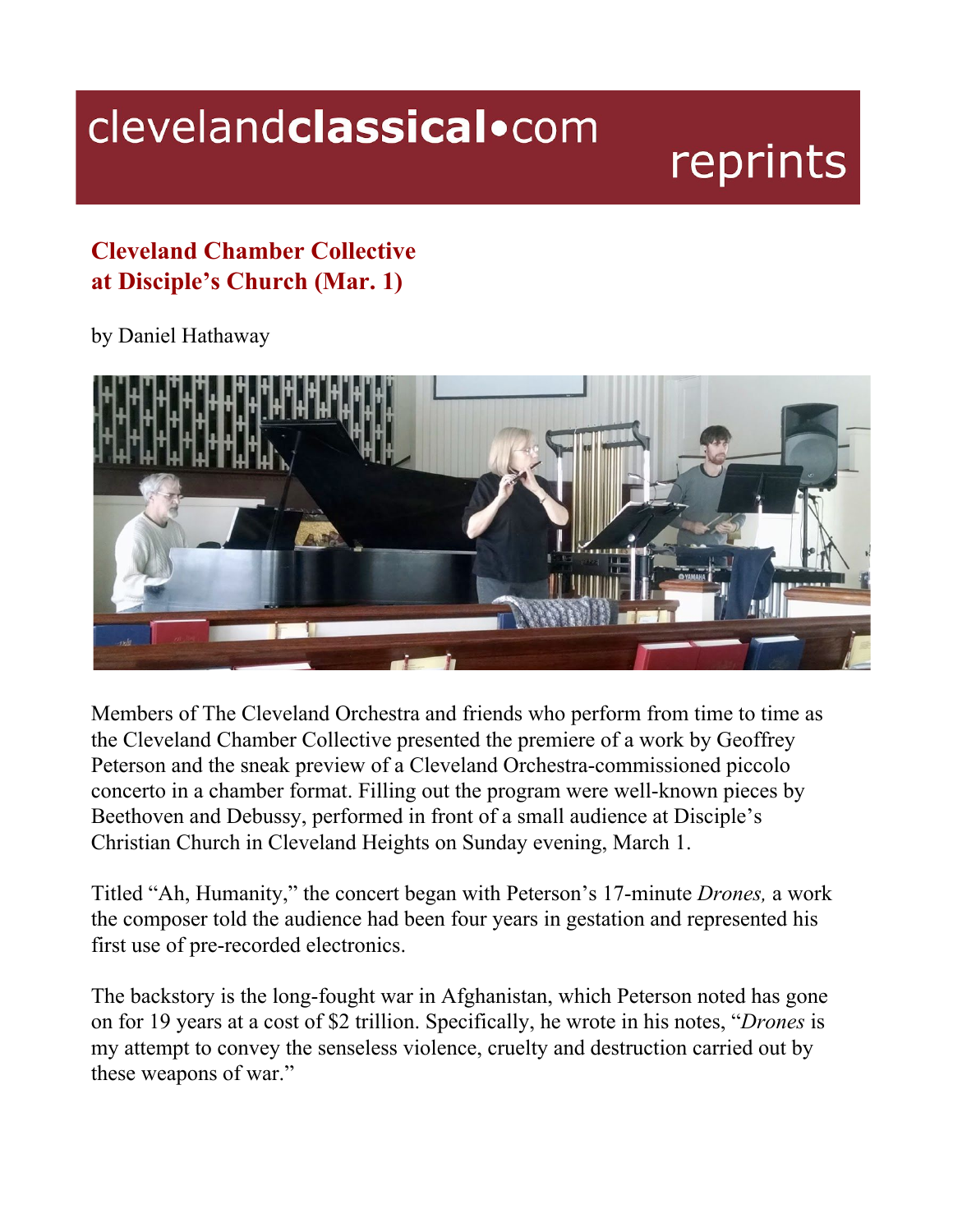The four movements include "Jannah," the Islamic equivalent of heaven, "The dark, cold box in the desert," a journalist's description of a drone control station in Nevada, "Hellfire," or a standard air-to-surface missile for unmanned drones, and the self-explanatory "Endgame."

The *musique concrete* composition begins appropriately with low-pitched electronic drones and jangly sounds out of which instruments emerge — flute and piccolo (Mary Kay Fink), clarinet (Robert Woolfrey), violin (Kim Gomez), cello (Linda Atherton), piano (Nicholas Underhill), and percussion (Dylan Moffit). Women's voices and — eventually — military crosstalk enter the mix.

A jolly, folksonglike flute tune joins snare drum, and a piano din raises the temperature of the piece, which then subsides. Violin harmonics and clarinet lead to an increasingly ominous drum roll that suddenly stops in its tracks. Drum beats, mallets, and shouts from the winds wrap up the narrative.

Peterson controlled the well-integrated electronics from a laptop, and Ty Alan Emerson led a tight performance by the live musicians. *Drones* made a strong initial impression, suggesting more details would be revealed in a second hearing.

You don't often hear Beethoven's *Heiliger Dankgesang* without the surrounding movements of the Op. 132 string quartet, but Gomez, Emma Shook, Lisa Boyko, and Atherton made a good case for a standalone performance of the piece. (The program note associated its genesis with the composer's *Heiligenstadt Testament* rather than with his recovery from a near-fatal illness.) The performance was well-paced and the changes of mood from contemplative to ebullient were nicely managed.

Piccoloist Mary Kay Fink met Israeli composer Oded Zehavi when he was in Cleveland for the "Violins of Hope" events in 2015 and persuaded him — and The Cleveland Orchestra — that a piccolo concerto commission would be a great idea.

Sunday evening's performance, supported by piano (Underhill), percussion and tubular bells (Moffitt), gave a taste of what we'll hear at Severance Hall at the end of April. Accessible and engaging, *Aurora* gives Fink abundant opportunity to show the range of emotion and color the highest-pitched member of the woodwind section can put across.

Debussy's sole string quartet might have seemed like an afterthought on the program, but Gomez, Shook, Boyko, and Atherton dug into it with soulful panache. The program note pointed out that both the composer and his contemporary, Claude Monet, were much affected by the Great War. "For these men, creating art was more